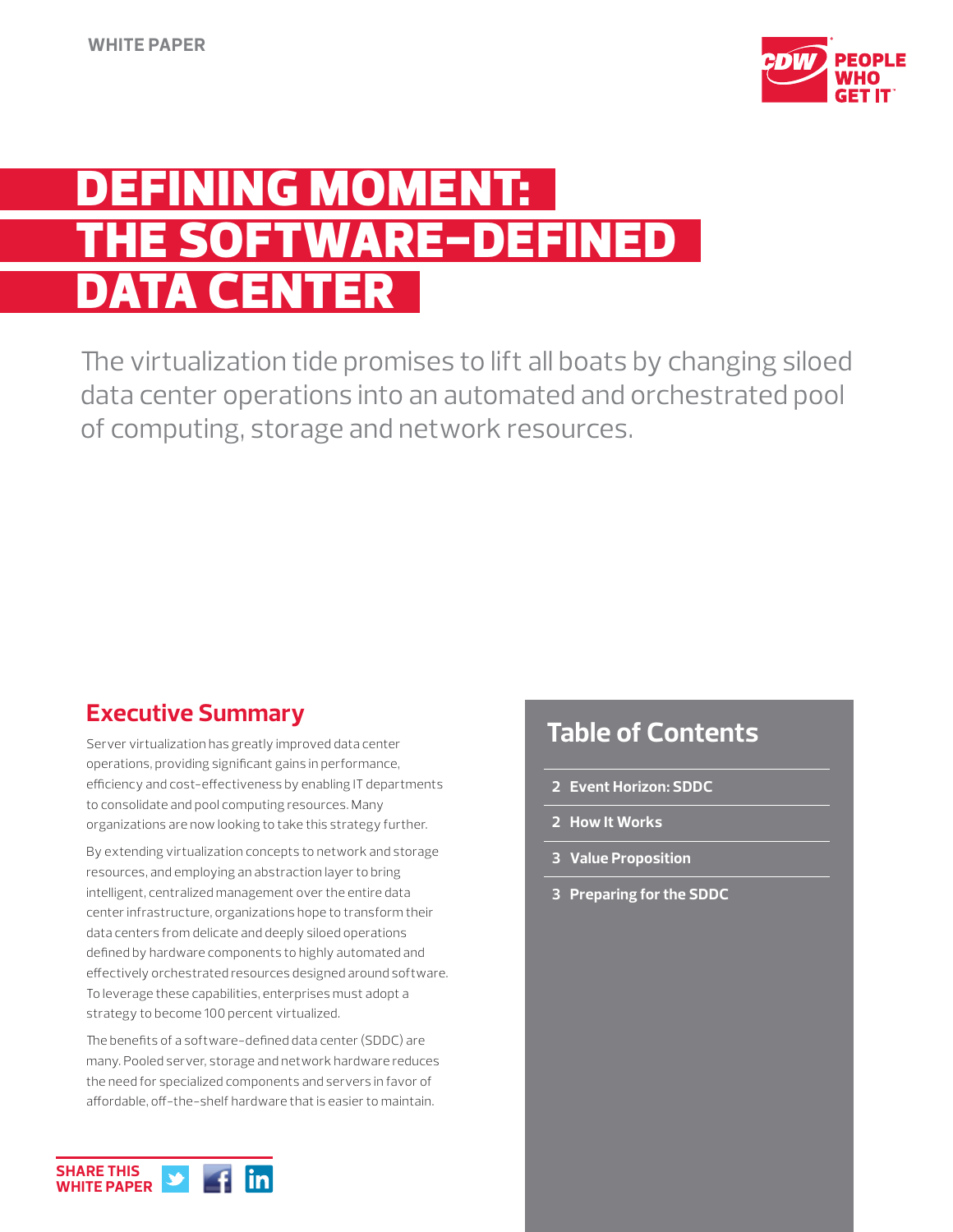Most important, the SDDC enables automated, policy-driven provisioning and management of data center resources. Program interfaces make it possible for applications to request resources based on clearly defined rules and policies. The result: A more responsive, agile, secure and high-performing data center that takes full advantage of the underlying hardware.

## **Event Horizon: SDDC**

Over the past decade, IT teams have experienced firsthand a revolution as desktop and server virtualization redefined the deployment, management and optimization of computing resources, both inside and outside the data center. Application loads that once ran on static, dedicated servers are today hosted in dynamic, virtualized server environments that can be scaled and shaped to meet demand. Resource allocation requests that took weeks or even months to fulfill now can be accomplished in hours or even minutes.

Virtualization has reshaped data center operations, enabling enterprises to deploy affordable, rack-based servers that can be pooled and allocated to shifting application demand. But the transformation is incomplete.

Network and storage assets in the data center remain tightly siloed and statically managed. Few facilities are capable of automating and orchestrating the management of pooled network and storage hardware. An organization that deploys storage solutions from different vendors must manage them discretely. Network provisioning and management is similarly tethered to hardware.

The software-defined data center promises to change that. Building on the model applied to servers, SDDC proposes to virtualize network and storage resources to enable an abstracted data center infrastructure that can be managed and accessed by software and applications.

VMware describes the SDDC as "a unified data center platform that provides unprecedented automation, flexibility, and efficiency to transform the way you deliver IT. Compute, storage, networking, security, and availability services are pooled, aggregated, and delivered as software, and managed by intelligent, policy-driven software."

that configures the appropriate resources from a pooled environment.

The SDDC vision is expected to produce a large and growing market in the near future. A 2013 report, from research firm MarketsandMarkets, projects that SDDC sales will grow from \$396.1 million in 2013 to \$5.41 billion by 2018.

## **How It Works**

The SDDC comprises three operational siloes: server/ computing, storage and networking. Layered atop these systems is an abstraction layer that presents the discrete, underlying hardware as a unified pool of available resources, enabling programmatic access to the capabilities within. Each of these siloes is powered by a foundational technology, each a variation of virtualization.

#### **Server Virtualization**

Server virtualization is a mature and widely adopted technology served by multiple, proven hypervisor products, including those from leading vendors such as Citrix, Microsoft and VMware.

A ZK Research survey in 2013 found that server virtualization has emerged as the dominant computing model among enterprises. About 52 percent of respondents reported that more than half of their workloads in 2013 were virtualized, up from just 18 percent in 2008.

#### **Storage Virtualization**

Storage virtualization, or software-defined storage (SDS), applies the same hardware abstraction concepts that drive server virtualization to the arena of distributed storage. The goal is to enable unified, software-based control and management of disparate storage hardware, while enabling key functions such as snapshot, cloning, data recovery, backup and deduplication.

By abstracting storage silos based on storage area networks (SANs), network-attached storage (NAS) and other technologies, SDS presents a pooled storage infrastructure that administrators' applications access via API calls.

> **Lifecycle Management**

**Application Environment**

Ultimately, the SDDC eliminates the need for IT technicians to manipulate siloed server, network and storage hardware in response to a provisioning request. Rather, provisioning takes place automatically within the framework of defined rules, policies and servicelevel agreements, passed via application programming interface (API) calls to the automation and orchestration engine



Source: *The Software-Defined Datacenter: Part 1 of 4 – The Basics,* Enterprise Management Associates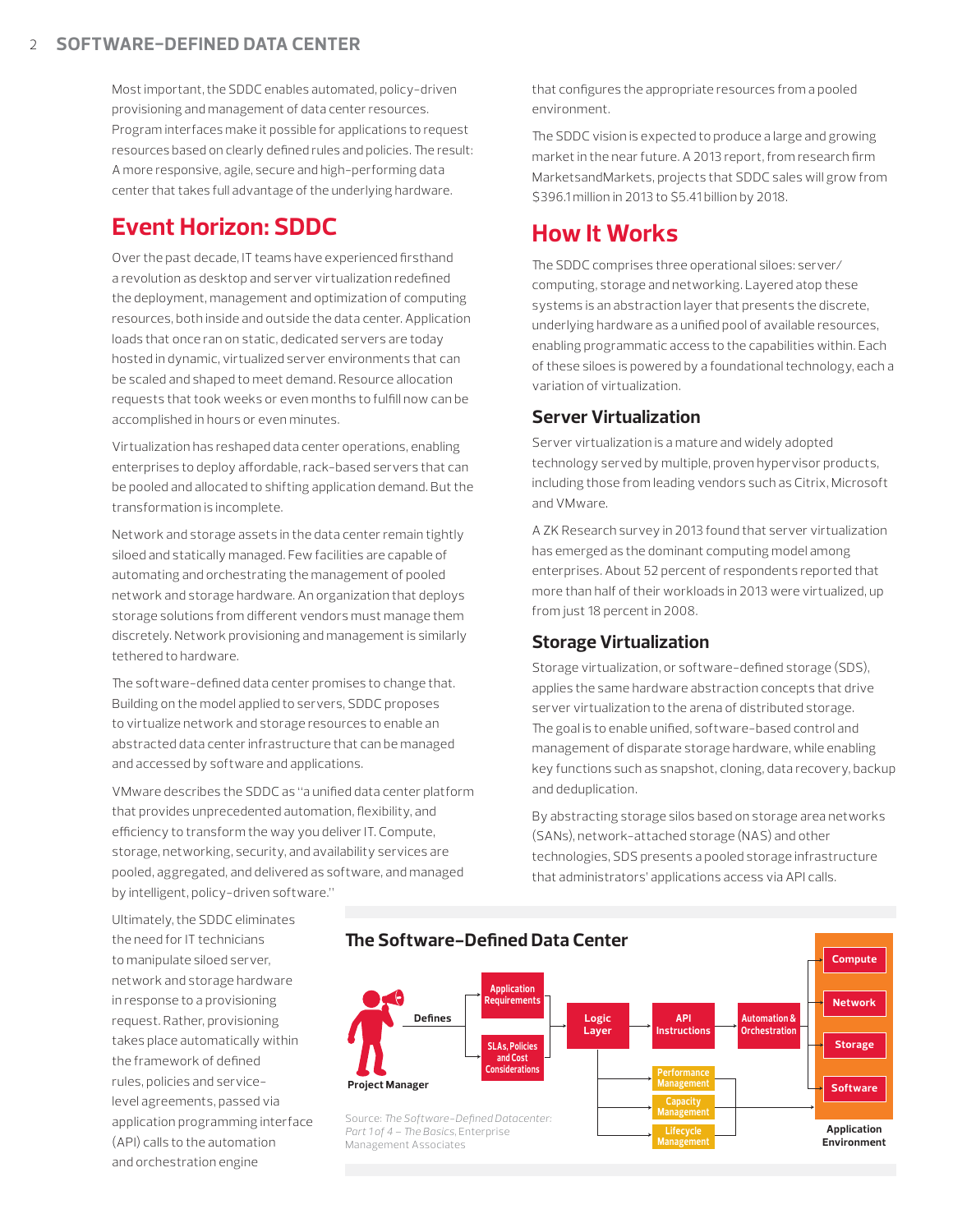Importantly, these APIs will enable applications to specify provisioning requirements for performance, data protection and other characteristics, so the SDS infrastructure can provide the appropriate blend of storage hardware to each task.

Key SDS players include leading storage vendors such as EMC, Hitachi, HP, IBM and NetApp — many of which offer virtualization and management software for their hardware solutions.

#### **Network Virtualization**

Network virtualization, also called software-defined networking (SDN), is arguably the least advanced of the three foundational components. However, according to the 2013 MarketsandMarkets report, the SDN market is expected to grow from just \$198 million in 2012 to \$2.1 billion in 2017.

Industry standards promise to improve interoperability and enable software-based control and orchestration of network infrastructures. The open-source OpenFlow protocol provides an agreed-upon way to enable a centralized, programmable network, with APIs for managing network traffic and enabling network-aware applications.

Virtual LAN overlay standards, such as Virtual Extensible LAN (VXLAN), Network Virtualization using Generic Routing Encapsulation (NVGRE) and Stateless Transport Tunneling (STT), enable transmission of packets over virtual networks laid atop the physical network hardware. Industry experts caution that progress toward a fully abstracted network layer may be slowed by overlapping standards efforts and the vested interests of leading hardware incumbents.

Critical to SDN development is the OpenStack suite of industry standards, most notably the OpenStack Neutron (formerly Quantum) project, an API-based software system that provides extended control over software-defined networks and enables SDN controllers to interact with higher-level orchestration systems. OpenStack Neutron enjoys broad industry support.

Sophisticated management software and intervening layers of logic serve to present pooled and virtualized data center hardware as a cohesive, unified resource offering orchestration and automation. The OpenStack project provides open APIs for computing, networking, storage, security and management components. The system enables orchestration of diverse hardware environments, providing infrastructure as a service (IaaS) to organizations seeking to create private clouds.

## **Value Proposition**

IT departments are still waiting for the SDDC to reach its true potential, as the industry awaits adoption of mature industry standards and compliant vendor hardware. Nonetheless, the potential benefits of the SDDC are both numerous and profound. They include the following:

**Streamlined provisioning:** The SDDC allows IT shops to quickly and effectively provision computing, storage and network resources from a central interface, eliminating the need to work with siloed storage and network device interfaces and hardware. Ultimately, the intelligent abstraction of hardware in the SDDC enables provisioning of resources through policybased automation, while ensuring that performance, security and compliance requirements are met.

**Resolved network bottlenecks:** Network management remains a pain point in the data center, producing long response times when additional resources are needed. In an SDDC, all network hardware in the data center is responsive to a central authority, which automates network provisioning based on defined policies and rules. Pooled network resources can be automatically applied to relieve bottlenecks and ensure application responsiveness.

**Unified management:** The SDDC enables centralized monitoring and management of all data center resources, enabling IT administrators to allocate pooled resources from a single point of control. Admins no longer need to work with multiple, vendor-specific configuration interfaces.

**Improved security:** Policy-based management ensures compliance with security policies and mandates, and eliminates errors common to repetitive, manual processes. Unified monitoring of data center resources provides a global perspective on data resources and eliminates the piecemeal monitoring of resources across operative silos and vendor products.

**Lower power consumption:** Server virtualization has already yielded more efficient data centers, as ranks of underutilized, dedicated servers are folded into pools that can be freely allocated to meet demand. The strategy of running fewer systems at higher utilization has helped reduce power and cooling costs at many data centers, and the SDDC promises to extend this benefit to storage and network hardware.

**Enable private clouds:** Broad support for the OpenStack infrastructure-as-a-service (IaaS) standard is providing an attractive target for both vendors and organizations seeking to enable dynamic and scalable management of workloads in the data center and across the cloud. According to the 2014 Enterprise Management Associates survey, about half of respondents plan to deploy OpenStack by the end of 2014.

## **Preparing for the SDDC**

The software-defined data center is not for every enterprise. Smaller organizations may find that the cost, effort and risk inherent in migrating aggressively to an SDDC is not worth the eventual return on investment in improved responsiveness, enhanced control and reduced ongoing expense.

Even as organizations begin to deploy solutions, the softwaredefined data center remains very much a vision. Server virtualization is mature, but software-defined storage and